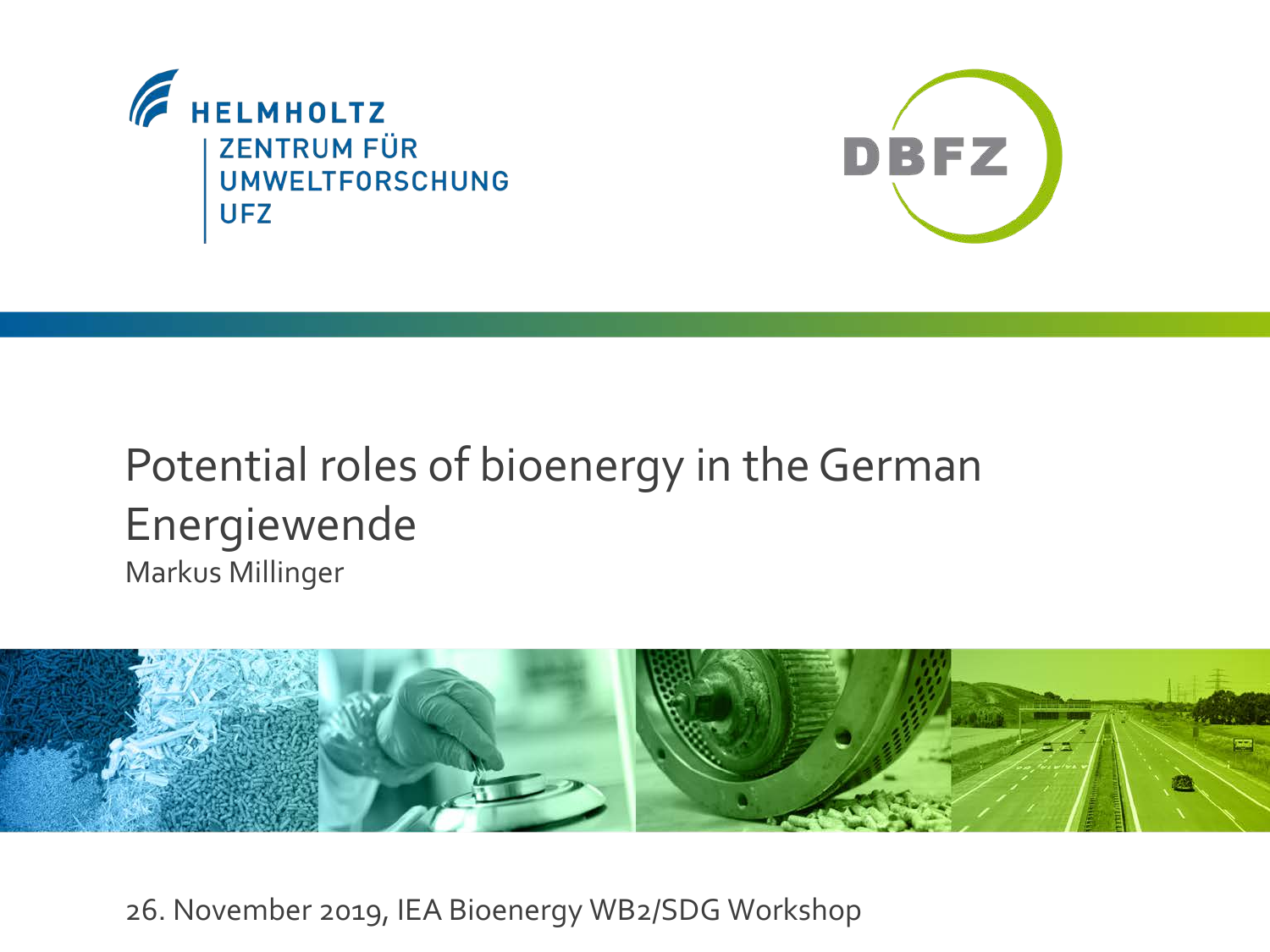## **Background**

- Germany has national targets of reducing GHG emissions by at least 80% up to 95% in 2050 compared to 1990
- Several long term studies have been published analysing the transition
- The role of biomass is seldom depicted in detail

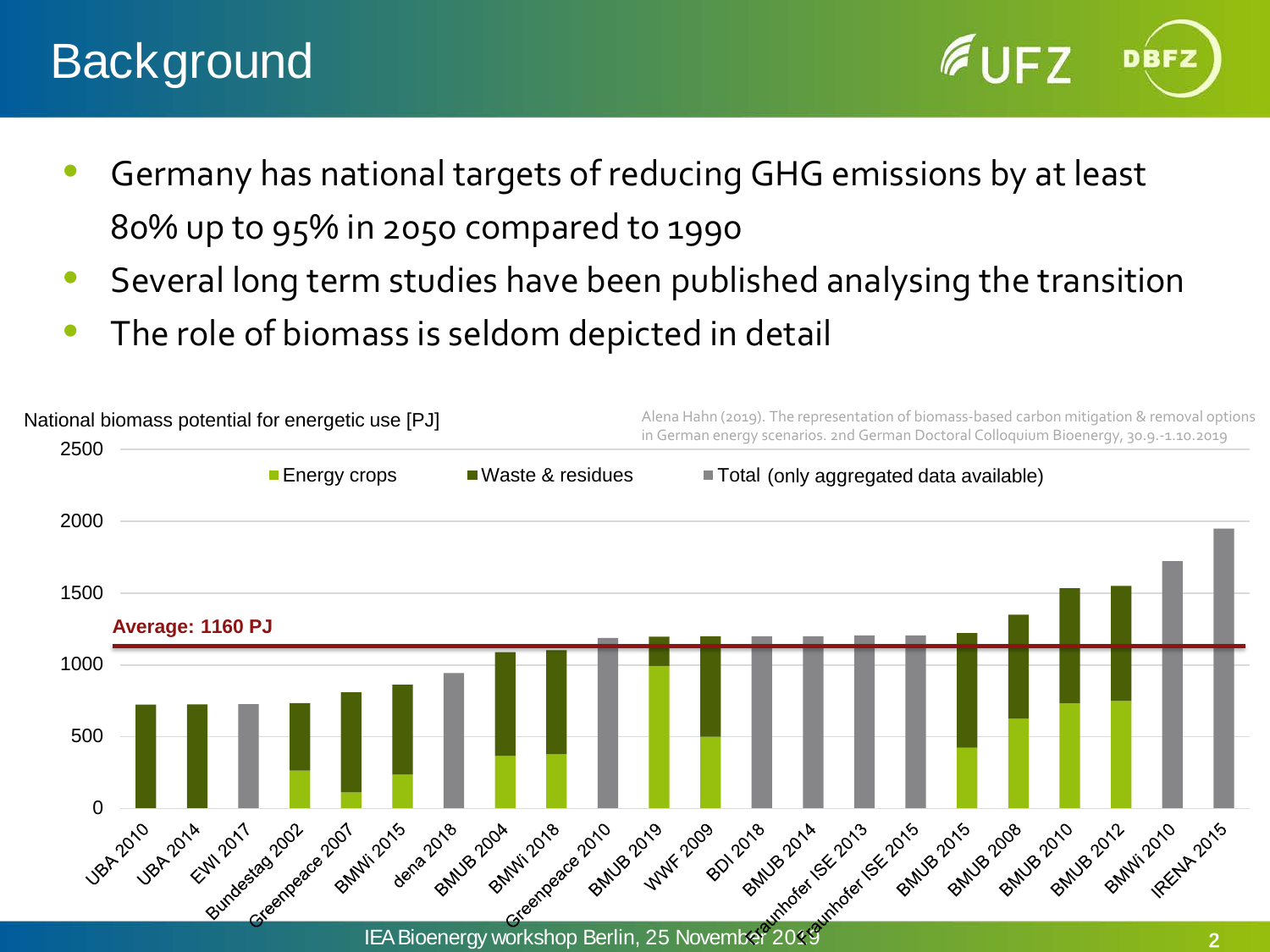$61F7$ 

In order to acheive more details on biomass usage within long term energy scenarios, the German Federal Ministry for Economic Affairs and Energy (BMWi) initiated a project.

**Goal:** Cost-optimal allocation of national biomass potentials for energetic usage in scenarios until 2050.

**Sectors: Power, Heat and Transport**, further divided into sub-sectors.

Demand set by long-term scenarios.

**Biomass: Residues and crops** (+ some import), **n=21**

**Technologies:** High detail in input-output and costs, **m=28**, **m(n)=133 Scenarios:** Land available (1/2.6/4 Mha) x GHG-target (80/95%) **Method**: BioENergy OPTimisation model (BENOPT), GAMS/CPLEX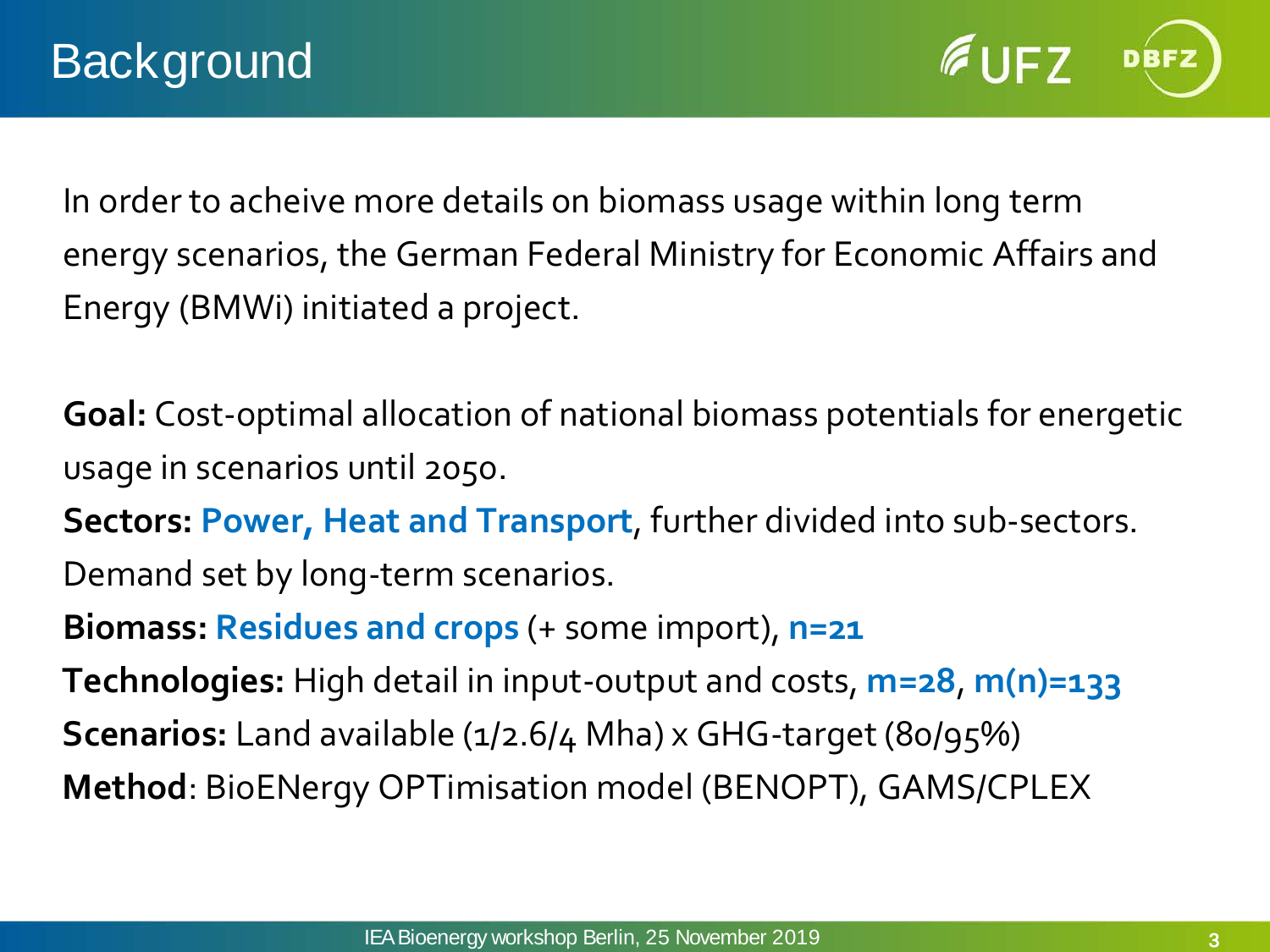$6$ UFZ

- Potentials of **residues** included ca **950 PJ** (**7% of total** primary energy demand), of which **75% wood**-based
- Assumed yields of crops used range from 84 and 115 GJ/ha (rape seed and wheat) to 254, 298 and 317 GJ/ha (sugar beet, silage maize, miscanthus)
- Current arable land used for bioenergy **2.35 Mha** (**20% of total** arable land): @ 300 GJ/ha [= PJ/Mha] → max. ca. **700 PJ**
- **H**<sub>2</sub> assumed available for increasing the yield in Power-to-BtL and PtBME
- Costs: baseline increase  $2\%$  (4Mha),  $3\%$  (2.6 Mha), 4% (1Mha)
- For crops, the same income per hectare has to be achieved for each crop as for the baseline crop (wheat)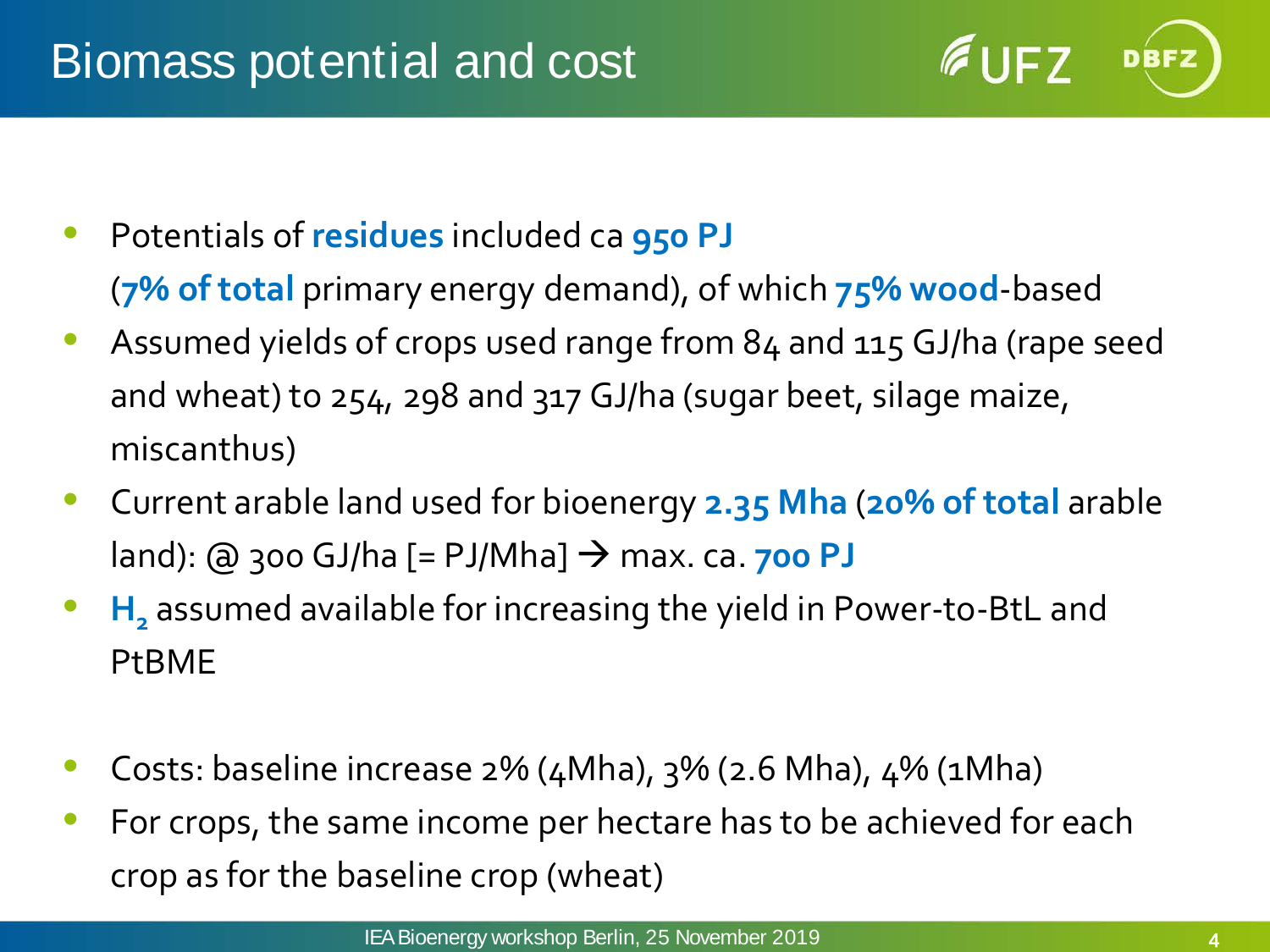## BioENergy OPTimisation model

- BENOPT: GAMS-based, CPLEX-Solver
- Goal function: Minimizing total costs while acheiving given constraints
- Exogenously given energy supply targets have to be met
- Available capacities are considered sunk cost
- All input-output and capital costs were included
- Not spatially explicit



 $6$  UF7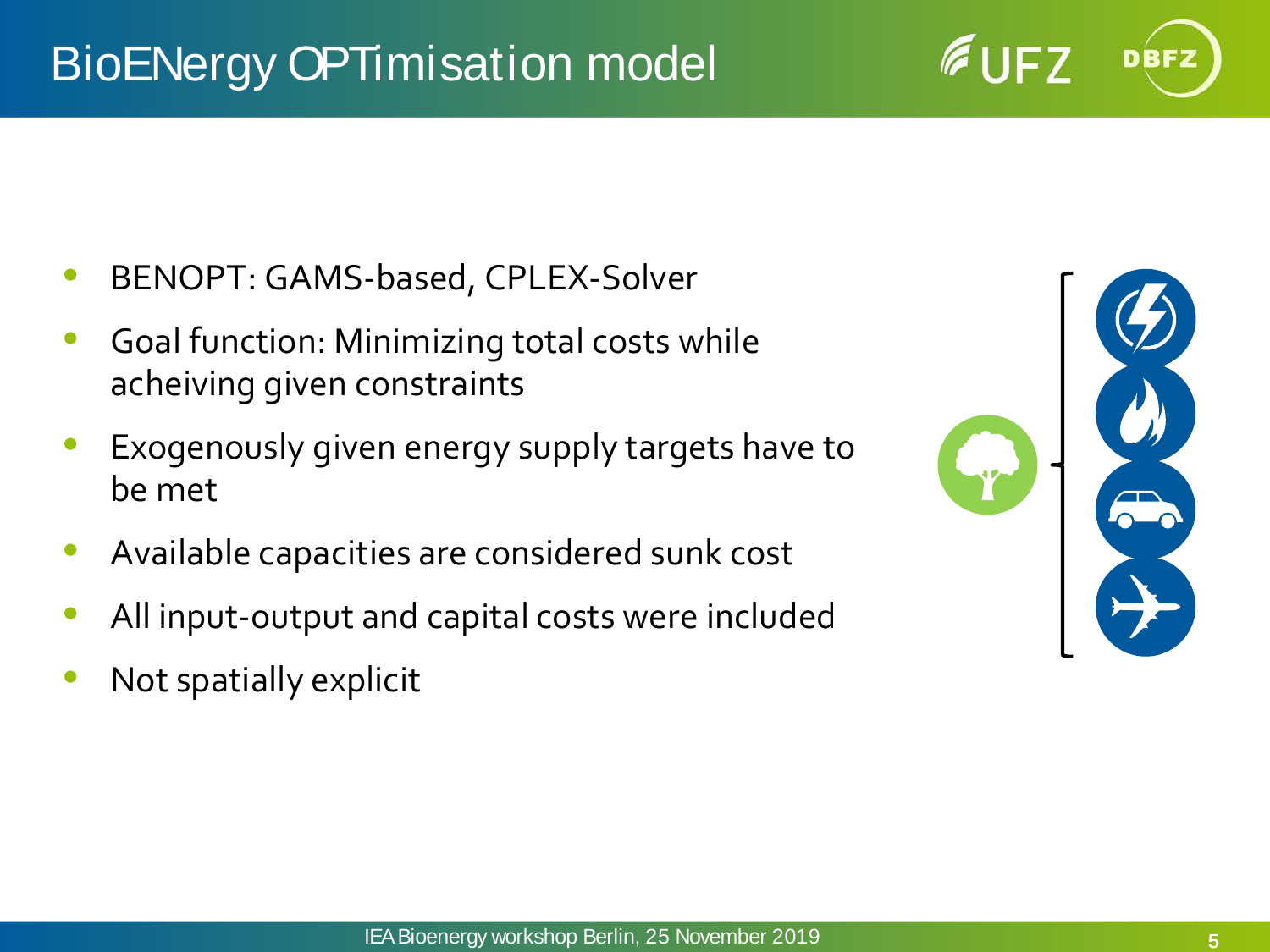## **Results**



- Fermentables used for CHP (+fuels in 95%)
- Miscanthus (+ maize in 80%) used for fuels
- Scarcity leads to more usage of expensive H<sub>2</sub>-"booster" (for aviation)

#### **Hurdles/uncertainties:**

- gaseous fuels
- perennials
- advanced fuels

#### **Leverage options:**

- arable land
- electrofuels & EVs
- demand reduction

**Biomass usage 2050 (PJ)**

 $6$  UFZ

DBFZ



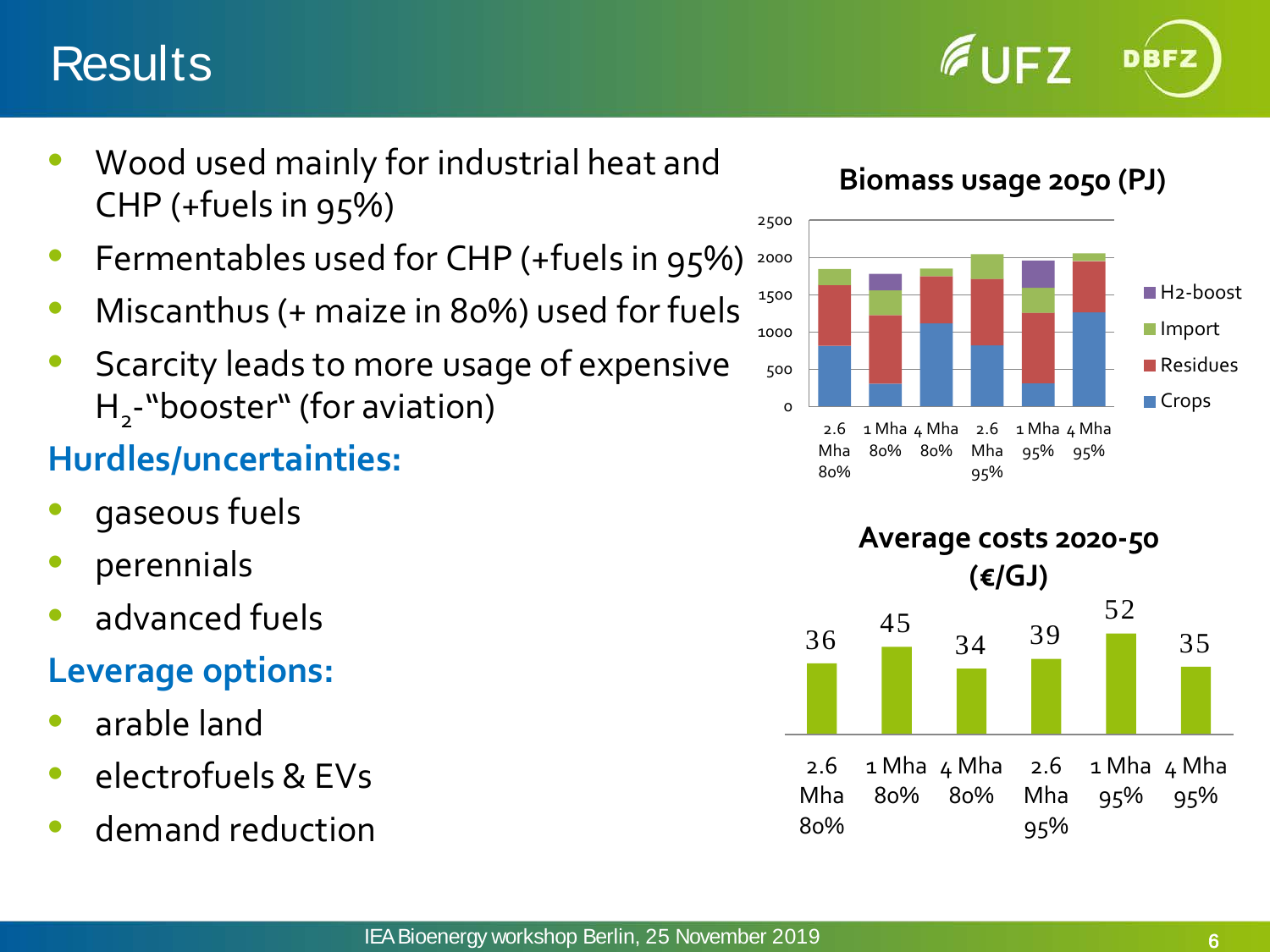

# Thank you!

Project team:

Daniela Thrän, Martin Dotzauer, Jasmin Kalcher, Markus Lauer, Katja Oehmichen (DBFZ), Markus Millinger, Matthias Jordan (UFZ), Witzenhausen-Institut, INL Halle, INFRO e.K., Bernd Mahro, VAFB Jena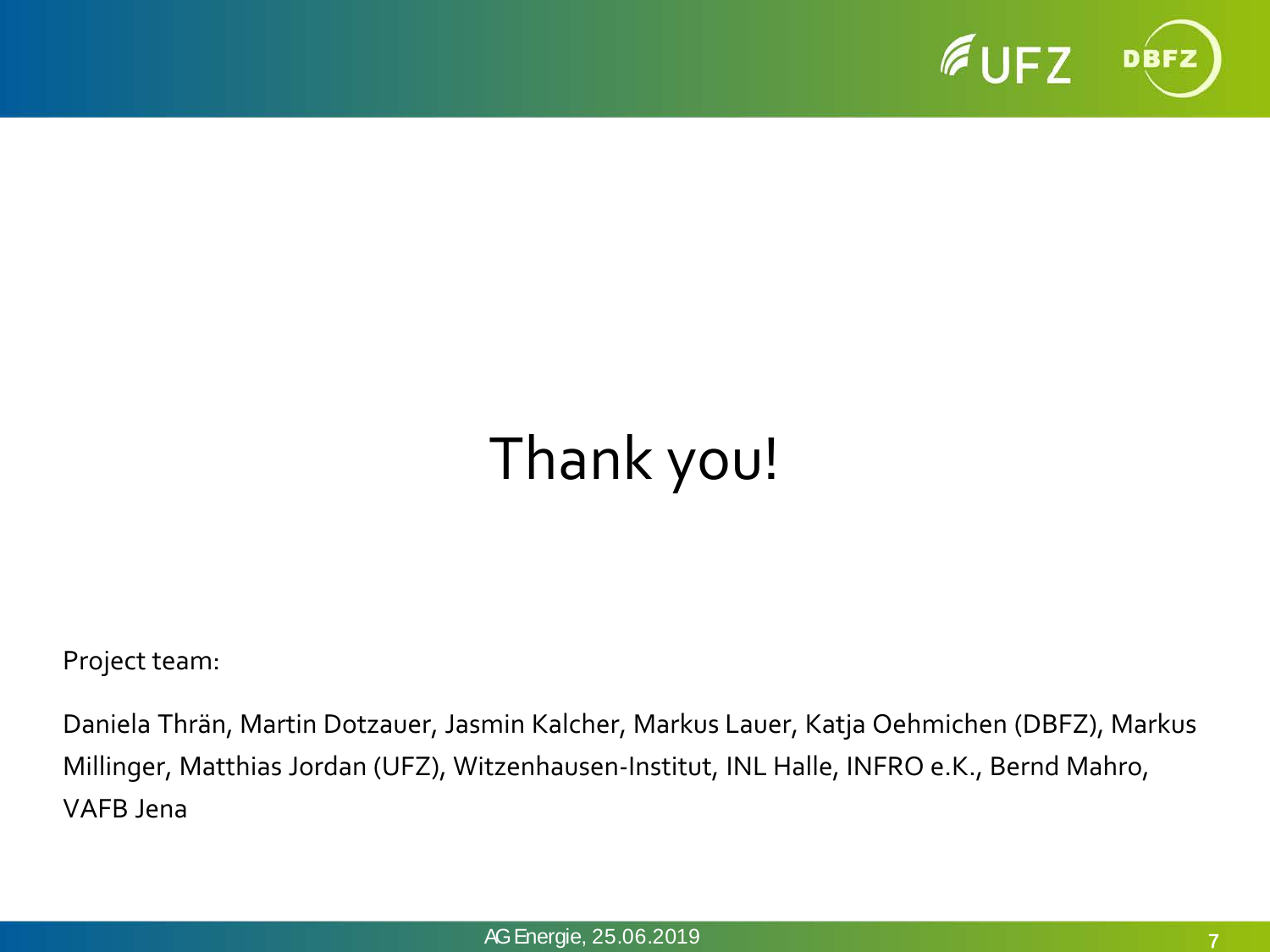Back-up





\* vorläufig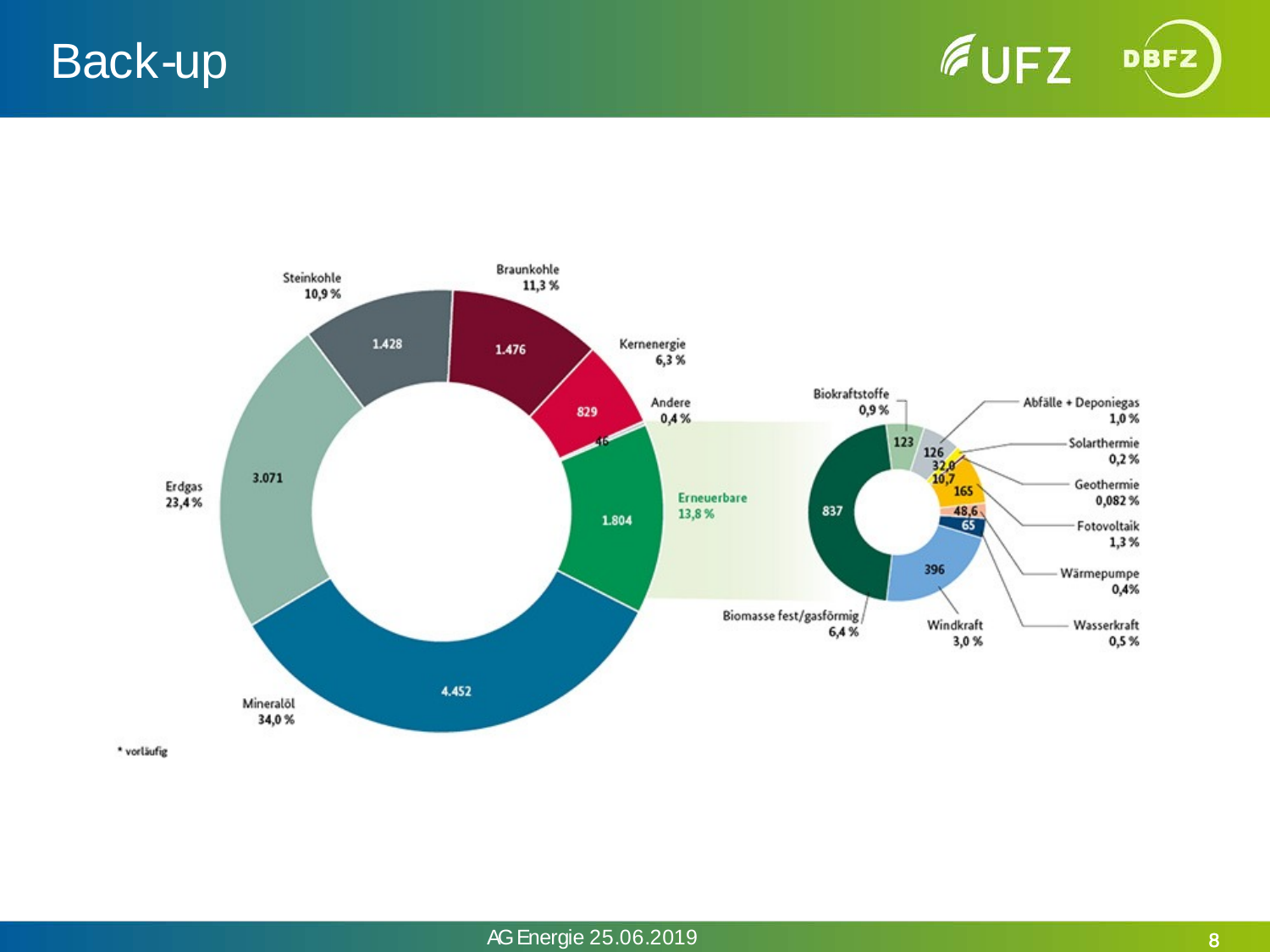**Results** 



Import Fuel/Power **HVO** Wastewater+CHP Paper-CHP **Gas turbine Gas-** steam CHP Wood chip boiler (Industry) Wood chip boiler (Comm.) Pellet boiler (Comm.) Log gasification boiler (Household) Pellet boiler (Household) Wood CHP with steam turbine Micro wood gas CHP **Biomethane CHP Biogas CHP** Veg. Oil CHP Wood gasifier + CHP Bio-LNG (gasif.) Bio-LNG (AD) FT-Kerosene **Bio-Power-to-Gas** Power-to-Hydrogen-plus-BtL **FT-diesel** Bioethanol (Lignocellulose) Biomethane (gasif.) **FAME** Bioethanol (Starch) Bioethanol (Sugar) Biomethane (gasif.)

Industrial heat

Transport

- Wood used mainly for industrial heat and CHP
- Fermentables used for CHP
- Miscanthus and Maize used for fuels
- $+$  fuels
- $+ f^{11}$
- Miscanthus only

pBtL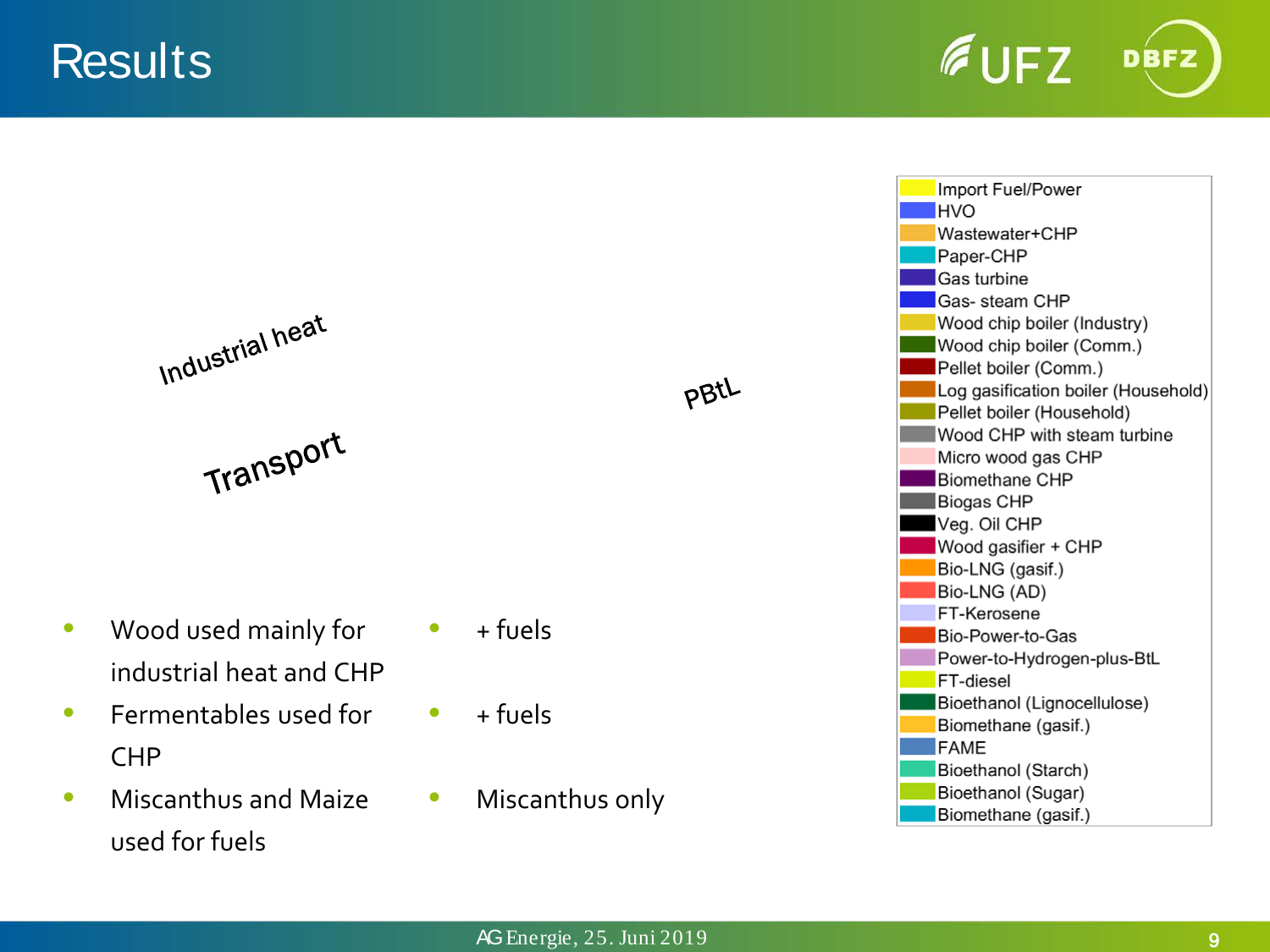## "Stoffstrommatrix"

| <b>EUFZ</b> | DBFZ) |
|-------------|-------|
|             |       |

|                                                        |                                    |            |                    | Anbaubiomasse             |              |                           |                 |            |        |              |                   |                |                           |            | Abfall- und Reststoffe |                |                     |                   |                          |              |                 |              |               |             |  |  |
|--------------------------------------------------------|------------------------------------|------------|--------------------|---------------------------|--------------|---------------------------|-----------------|------------|--------|--------------|-------------------|----------------|---------------------------|------------|------------------------|----------------|---------------------|-------------------|--------------------------|--------------|-----------------|--------------|---------------|-------------|--|--|
| <b>Sektor</b>                                          | Technologie                        | Anwendung  | Energieträger      | <b>Raps</b>               | Mais         | Getreide                  | Ackergras       | Grünland   | 원<br>오 | Miscanthus   | <b>Zuckerrübe</b> | Blühmischungen | Agen                      | Scheitholz | Stroft                 | $Gülle + Mist$ | <b>Waldrestholz</b> | Industrierestholz | <b>Used cooking oils</b> | Bioabfall    | ind. Reststoffe | Schwarzlauge | <b>Atholz</b> | Klärschlamm |  |  |
| Industrie                                              | Biomethan-BHKW*1                   | <b>KWK</b> | Biomethan          |                           | $\mathsf{X}$ | $\boldsymbol{\mathsf{X}}$ |                 | $X$ $X$    |        |              |                   | $X$ $X$        | $\boldsymbol{\mathsf{X}}$ |            |                        | $\sf X$        |                     |                   |                          |              | $X$ $X$         |              |               |             |  |  |
| (Wärme)                                                | Holzhackschnitzelkessel - IND      | Wärme      | feste Biomasse     |                           |              |                           |                 |            | X      |              |                   |                |                           |            |                        |                |                     | $X$ X             |                          |              |                 |              |               |             |  |  |
| <b>GHD</b><br>(Wärme)                                  | Pelletkessel - GHD                 | Wärme      | feste Biomasse     |                           |              |                           |                 |            |        |              |                   |                |                           |            |                        |                |                     | $X \times X$      |                          |              |                 |              |               |             |  |  |
|                                                        | Holzhackschnitzelkessel - GHD      | Wärme      | feste Biomasse     |                           |              |                           |                 |            |        | $X$ $X$      |                   |                |                           |            |                        |                |                     | $X$ $X$           |                          |              |                 |              |               |             |  |  |
| Gebäude<br>(Wärme)                                     | Scheitholzvergaserkessel           | Wärme      | feste Biomasse     |                           |              |                           |                 |            |        |              |                   |                |                           | X          |                        |                |                     |                   |                          |              |                 |              |               |             |  |  |
|                                                        | Pelletkessel - GBD                 | Wärme      | feste Biomasse     |                           |              |                           |                 |            |        |              |                   |                |                           |            |                        |                |                     | $X \times$        |                          |              |                 |              |               |             |  |  |
|                                                        | Mikro-Holzgas-BHKW                 | <b>KWK</b> | feste Biomasse     |                           |              |                           |                 |            |        | $X$ X        |                   |                |                           |            |                        |                |                     | $X$ $X$           |                          |              |                 |              |               |             |  |  |
|                                                        | Bioethanol (Zucker)                | Kraftstoff | Bioethanol         |                           |              |                           |                 |            |        |              | $\times$          |                | X                         |            |                        |                |                     |                   |                          |              |                 |              |               |             |  |  |
|                                                        | Bioethanol (Lignocellulose)        | Kraftstoff | Bioethanol         |                           |              |                           |                 |            |        | $X$ $X$      |                   |                |                           |            | X                      |                |                     | $X$ $X$           |                          |              |                 |              |               |             |  |  |
|                                                        | Bioethanol (Stärke)                | Kraftstoff | Bioethanol         |                           |              | X                         |                 |            |        |              |                   |                |                           |            |                        |                |                     |                   |                          |              |                 |              |               |             |  |  |
|                                                        | Biomethan (aus Biogas)             | Kraftstoff | Biomethan          |                           |              | $X$ $X$                   |                 | $X \times$ |        |              |                   | $X$ $X$ $X$    |                           |            |                        | X              |                     |                   |                          |              | $X$ $X$         |              |               |             |  |  |
|                                                        | Biomethan (Bio-Power-to-Gas)       | Kraftstoff | Biomethan          |                           |              |                           | $X$ $X$ $X$ $X$ |            |        |              |                   | X X X          |                           |            |                        | X              |                     |                   |                          |              | $X$ $X$         |              |               |             |  |  |
| Verkehr                                                | Biodiesel (RME)                    | Kraftstoff | Biodiesel          | X                         |              |                           |                 |            |        |              |                   |                |                           |            |                        |                |                     |                   |                          | X            |                 |              |               |             |  |  |
| (Kraftstoffe)                                          | <b>HVO HEFA</b>                    | Kraftstoff | Biodiesel/-kerosin | $\times$                  |              |                           |                 |            |        |              |                   |                | X                         |            |                        |                |                     |                   |                          | $\mathsf{X}$ |                 |              |               |             |  |  |
|                                                        | FT-Diesel (BtL)                    | Kraftstoff | <b>Biodiesel</b>   |                           |              |                           |                 |            |        | $X \times X$ |                   |                |                           |            | X                      |                |                     | $X$ $X$           |                          |              |                 |              |               |             |  |  |
|                                                        | FT-Kerosin (BtL)                   | Kraftstoff | Biokerosin         |                           |              |                           |                 |            |        | $X$ $X$      |                   |                |                           |            | X                      |                | $\mathsf{X}$        | $\mathsf{X}$      |                          |              |                 |              |               |             |  |  |
|                                                        | Power-to-Hydrogen-plus-BtL (PBtL)  | Kraftstoff | Biokerosin         |                           |              |                           |                 |            |        | X X          |                   |                |                           |            | X                      |                |                     | X X               |                          |              |                 |              |               |             |  |  |
|                                                        | Biomethan (SNG)                    | Kraftstoff | Biomethan          |                           |              |                           |                 |            |        | $X$ $X$      |                   |                |                           |            | $\pmb{\times}$         |                |                     | $X$ $X$           |                          |              |                 |              |               |             |  |  |
|                                                        | Bio-LNG (aus Biomethan)            | Kraftstoff | <b>Bio-LNG</b>     |                           |              |                           | X X X X         |            |        |              |                   | X X X          |                           |            |                        | X              |                     |                   |                          |              | X X             |              |               |             |  |  |
|                                                        | Bio-LNG (SNG)                      | Kraftstoff | <b>Bio-LNG</b>     |                           |              |                           |                 |            |        | $X$ $X$      |                   |                |                           |            | X                      |                |                     | $X$ $X$           |                          |              |                 |              |               |             |  |  |
| Energie-<br>wirtschaft<br>(Strom<br>und/oder<br>Wärme) | Biogas + BHKW                      | <b>KWK</b> | Biogas             |                           |              |                           | $X$ $X$ $X$ $X$ |            |        |              |                   | $X$ $X$        |                           |            |                        | X              |                     |                   |                          |              | $X$ $X$         |              |               |             |  |  |
|                                                        | Biomethan GuD-Kraftwerk            | <b>KWK</b> | Biomethan          |                           |              |                           | x x x x         |            |        |              |                   | $X$ $X$ $X$    |                           |            |                        | X              |                     |                   |                          |              | $X$ $X$         |              |               |             |  |  |
|                                                        | <b>Biomethan Gasturbine</b>        | Strom      | Biomethan          |                           |              |                           | X X X X         |            |        |              |                   | X X X          |                           |            |                        | X              |                     |                   |                          |              | X X             |              |               |             |  |  |
|                                                        | Klärschlammfaulung + BHKW          | <b>KWK</b> | Klärgas            |                           |              |                           |                 |            |        |              |                   |                |                           |            |                        |                |                     |                   |                          |              |                 |              |               | X           |  |  |
|                                                        | Holzvergaser + BHKW                | <b>KWK</b> | Holzgas            |                           |              |                           |                 |            |        | X X          |                   |                |                           |            |                        |                |                     | $X$ $X$           |                          |              |                 |              |               |             |  |  |
|                                                        | Papier-Zellstoff-KWK               | <b>KWK</b> | Schwarzlauge       |                           |              |                           |                 |            |        |              |                   |                |                           |            |                        |                |                     |                   |                          |              |                 | $\times$     |               |             |  |  |
|                                                        | Pflanzenöl-BHWK                    | <b>KWK</b> | Pflanzenöl         | $\boldsymbol{\mathsf{X}}$ |              |                           |                 |            |        |              |                   |                |                           |            |                        |                |                     |                   |                          |              |                 |              |               |             |  |  |
|                                                        | Holzheizkraftwerk mit Dampfturbine | <b>KWK</b> | feste Biomasse     |                           |              |                           |                 |            | X      |              |                   |                |                           |            |                        |                |                     | X X               |                          |              |                 |              | X             |             |  |  |